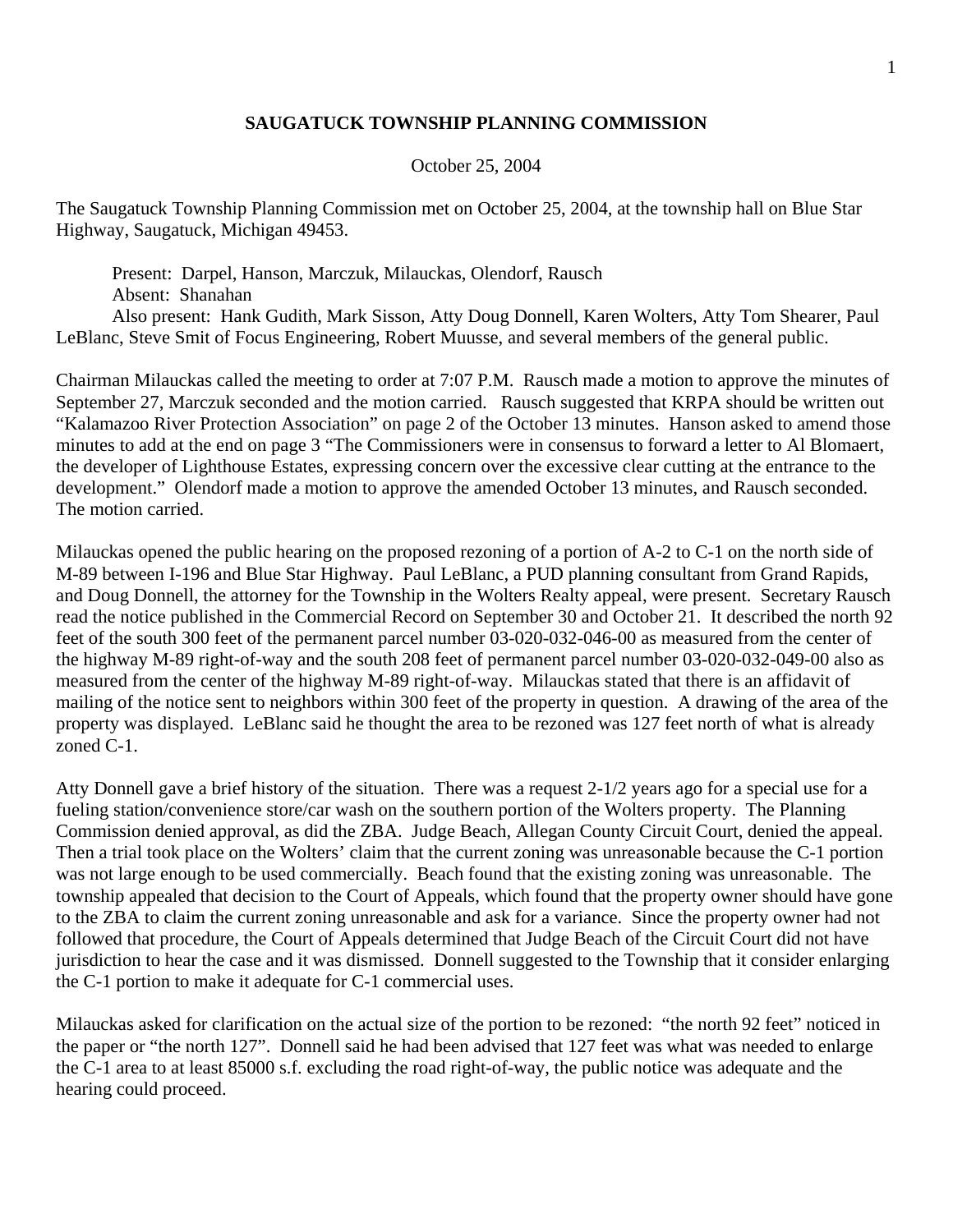Milauckas read into the record a letter dated October 25 from Margaret Hill and William Harrison, Dale Court, Fennville, in support of rezoning the portion of the parcel to C-1 to provide consistency.

Milauckas opened the hearing to public comment. Larry Edris, 2534 Lakeshore Drive, said he was in favor of this rezoning but he asked the Planning Commission to always take into consideration the acquifer that serves the area because many of the wells in the area are polluted with MTBE and TCB.

Bill Corwin, 2452 68<sup>th</sup> St., directly north of the Wolters property, said he thought C-1 would not permit a gas station or car wash, and he was told that was correct. Corwin said he understood that was what the property owner wanted to put in, and he was concerned about the environmental issues and the waste water from the car wash. Milauckas reminded the audience that this hearing was solely concerned with rezoning to C-1.

Dayle Harrison,  $310862^{\text{nd}}$  St., said he supports the change to C-1.

LeBlanc reviewed the information he assembled in his memo dated October 18. The portion to be rezoned amounts to just under 40,000 s.f. and provides a total of 720 feet of width and 300-335 feet of depth to be used as C-1, whereas the remainder of the Wolters property would continue as A-2. He described the area: M-89 divides Saugatuck township from Ganges township and commercial, agricultural, light industrial and residential uses exist, but no public utilities are available. He mentioned that the Township and Tri-Community Comprehensive Plans agreed that commercial development be limited at the M-89 interchange so as not to detract from the downtown business districts in Saugatuck and Douglas and that "highway services" be concentrated at the northernmost interchange at Saugatuck.

LeBlanc cited six criteria to be considered in rezoning: (1) Is development under the current zoning reasonable? (2) Is the rezoning consistent with the goals, policies and future land use of the comprehensive plan? (3) Is the site capable of accommodating the allowed uses, based on size and environmental conditions? (4) Are the rezoning and all the allowed uses compatible with the surrounding land uses? (5) Is the public infrastructure capable of servicing all of the uses allowed in the proposed district? And (6) Is there a need for additional land in the proposed district? He stated that the rezoning of this portion of the Wolters' property would not impede the use of the remaining A-2 portions. It would afford enough additional area for buffers to potential uses in A-2. It would add to the C-1 district, which currently is mostly concentrated in the northern area of the township. LeBlanc provided his recommendations to the township.

Tom Shearer, attorney for the Wolters family in all the legal matters that have occurred, introduced Karen Wolters, president, and John Racine, executive vice-president, of Wolters Realty. He asked the dimension of M-89, and LeBlanc said he thought it was 120 feet, having checked with the County Road Commission. Shearer cited the minutes of September 27, p. 4, where Milauckas stated that the Township Board had asked the Planning Commission to expand the Wolters C-1 commercial on M-89 at exit 34, where Milauckas added that Wolters had applied for rezoning to C-3 to put in a gas station but he had not seen the application, and where the Planning Commission made a motion to set a public hearing for rezoning to C-1. Shearer said Wolters filed an application on September 10 and did not understand why the Planning Commission should not have seen that application by September 27 and set the hearing for a C-3 rezoning instead. Milauckas asked Atty Donnell to answer that question, and he said prior to the filing of Wolters application, he asked the Township Board and Planning Commission to set the hearing for rezoning to C-1. Shearer maintained that Wolters should have been given a hearing on their application before any other hearings on the township's proposed rezoning. Shearer also pointed out that the notices to neighbors were given for 92 feet rather than 127 feet, and he thought the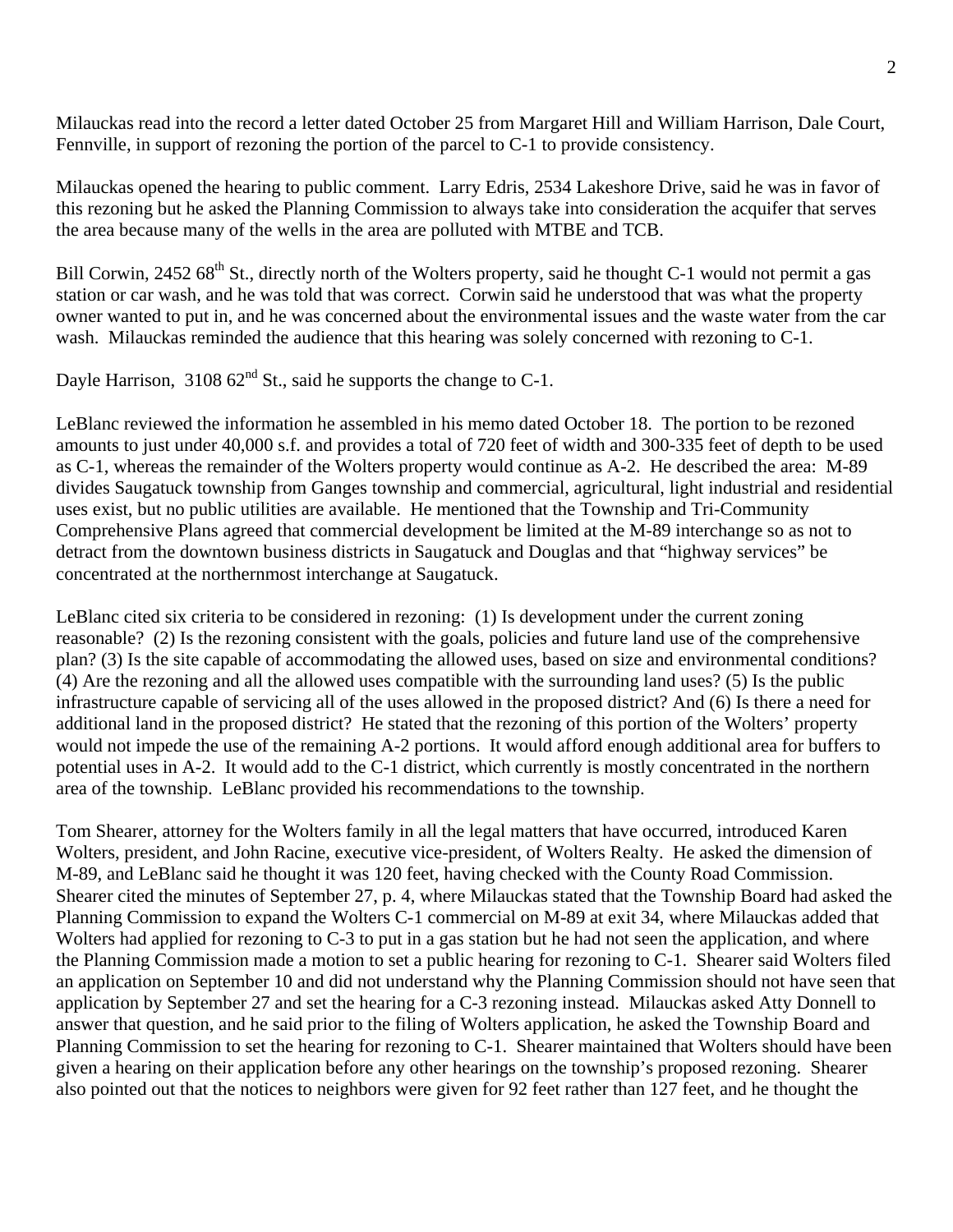hearing should not be held for a different figure from what was noticed. He said all these calculations were important because they must be made from the center of the right of way of the highway, and he did not think the property was sufficiently large even for C-1. He also brought up the recent 2001 rezoning of commercial properties in the township to exclude gas stations from all but C-3, which he thought was designed to "close the barn door" on their applications. Shearer objected to this rezoning because he saw no difference between this interchange at exit 34 and any other. When Milauckas pointed out that C-3 is only at exit 41, Shearer maintained exit 34 is still on an interstate highway and quoted from a court case to the effect that Planning Commissions should not decide property uses based on environmental issues. He further stated that this case is on appeal to the Michigan Supreme Court and asked for a copy of LeBlanc's memo, which was provided to him.

Milauckas asked Atty Donnell if in spite of all Shearer's claims, he thought the Planning Commission should continue with this hearing and was told "Yes."

Dan Emperor, an appraiser from Grand Rapids who testified in court for the Wolters, said he had never seen zoning at interchanges which does not allow gas stations, hotels or restaurants, businesses that cater to the traveling public. He added that parcels are getting larger for these uses now, 3 to 5 acres. This parcel might be as much as 2 acres, not large enough for current uses. The fact that there is a gas station across M-89 seems to indicate that it should be an allowed use.

Shearer presented a letter from Williams and Works, another witness in the trial for the Wolters, dated October 25, and read it into the record. The letter stated that this increase in C-1 zoning would not make the property large enough for commercial uses common to interstate highway interchanges and consistent with tourist areas, and setback requirements of the Zoning Ordinance reduce the buildable area to as little as 51000 s.f.

Janet Schroeder, 6944 Lakeshore Dr., said she uses the intersection in question and it is three-sided rather than the usual four-sided intersection, part of the Circle Tour for bikers and hikers, southernmost gateway to the tourist community, not a typical interchange, not the volume of traffic.

Harrison said he agreed this is a minor interchange as compared with exit 41 and he thought it was unheard of that the Planning Commission could not take into consideration the environmental issues as part of its analysis.

Edris added that there is very little development at either of the two interchanges south of exit 34, the Shell station at exit 34 sits on less than one acre and it is in Ganges Township, and he urged the Planning Commission to adopt this rezoning to C-1.

There being no further public comment, Rausch made a motion to close the public portion of the hearing. Marczuk supported. Milauckas asked for Atty Donnell's approval, which he gave. The motion carried.

Milauckas asked Emperor, the appraiser, if increasing the size of the C-1 parcel in this instance had a positive or negative effect on the value of the property, and Emperor replied, "Negative." Emperor said because it sits at an interstate interchange, it has little value when it is not large enough to develop for typical uses at interchanges.

Olendorf asked if it would be appropriate to make the record show that what is being considered is the north 127 feet of the south 335 feet of Wolter's parcel, and Atty Donnell said he did not know there was a confusion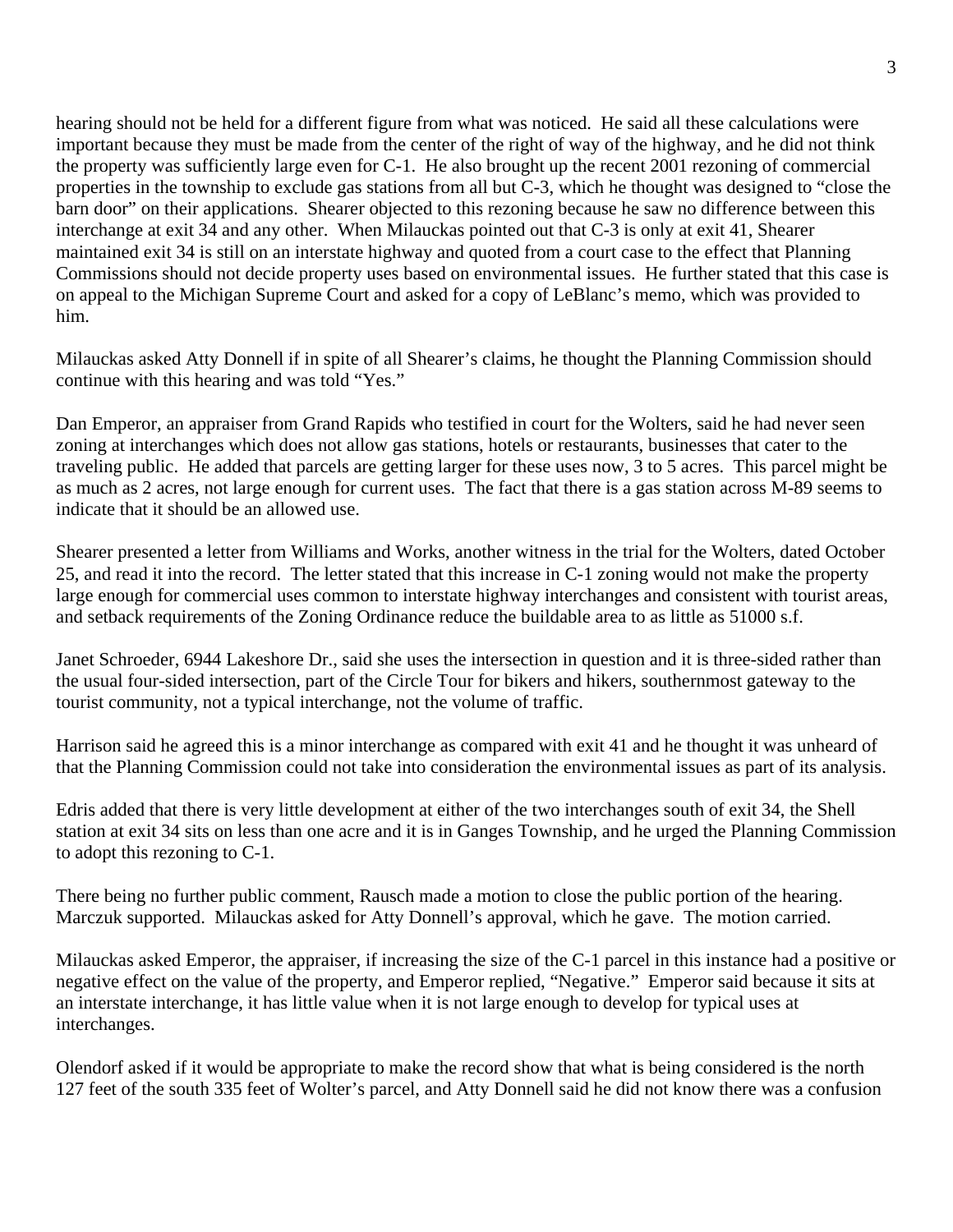about it until he arrived at this meeting, but the calculations done to arrive at 86000 s.f. total assumed a 120 foot right of way on M-89. Donnell added if the measurement is more (92' to 127') and the right of way is less, that gives even more property C-1 zoning. Shearer said the width of the property is 313 feet, east to west.

Milauckas asked Sisson to check on the legal description in the Zoning Ordinance because of the questions raised by Shearer that it did not jibe with the map as far as C-3 goes. Sisson said they do not reflect the zoning changes made in 2002, but there should be a new ordinance that does reflect those changes.

Milauckas asked if anyone thought this issue should be tabled, and they did not. After considering criteria provided by LeBlanc in his memo, Marczuk made a motion to recommend to the Township Board that they rezone from A-2 to C-1 the north 127 feet of the south 335 feet of permanent parcel number 03-020-032-046-00 as measured from the center of the highway M-89 right of way because (1) the rezoning is a logical extension of the existing C-1 district, (2) the rezoning is consistent with the goals, policies, and overall direction of the adopted Comprehensive Plans, (3) the uses permitted are compatible with the existing and potential land use patterns of the surrounding area, (4) the C-1 zoning will not place demands on the public infrastructure beyond the ability to service the allowed uses, (5) expansion of the C-1 district will afford more opportunity for appropriate development, good site planning, and ample buffers from adjoining non-commercial uses, and (6) approval of the rezoning does not create a surplus of C-1 land in the Township. Rausch seconded. Darpel stated that this rezoning is consistent with the revised Master Plan pursuant to the survey of the populace. A roll call vote produced a unanimous approval of the motion.

After a brief recess, the meeting continued with a presentation by Steve Smit, Focus Engineering, on the changes to the preliminary PUD site condo plan for LaPointe in R-2 off Silver Lake Drive, in response to the concerns of the Planning Commission during the public hearing on September 27. Unit #1 has been moved across the street, unit width has been increased to 100 feet, depth of units #13-15 has been decreased to increase the open space along the Natural River Overlay District, no pools or accessory buildings will be allowed on the units to keep tree cutting to a minimum, drain fields have been reconfigured and placed at higher elevations to allow for greater isolation from the water, a preservation easement (to be written into the master deed) has been added along the river where only dead trees or those in drain fields may be removed unless the reserve drain fields are found to be necessary, a 46-foot strip is proposed for the road with 10 feet for utilities, a valley/gutter construction is proposed to collect all storm water and bring it down to the far end of the road. Smit said it has been found that the sight distance at the entrance to this development is adequate at 35 mph. They are proposing just two street lights, one between units #6 and 7 and the other at #16, and a downlit project sign on the east side of the entrance.

At this point Milauckas asked if there were any general public comment from the audience, and there was none.

Milauckas referred to the memo from Planner Sisson dated October 22. Smit said he had modified the narrative to fit the changes made since the last meeting. Olendorf asked if he was considering a conservation easement, and Smit said there were some areas to be totally preserved and other areas in which the association might later want to create recreation facilities. Hanson asked where the house would be built on such small units, and Smit said the house would be built half on and half off the bluff. Hanson continued that he was envisioning all the hardwood trees being knocked down, and how difficult it would be to enforce a preservation commitment when everything needed would involve cutting down trees. Olendorf tried to compare this development to the Ravines where it was decided to keep the building envelope 30 feet back from the bluff. Muusse said by using the edge of the bank they will be making the footprint smaller for each home and preserving trees. Darpel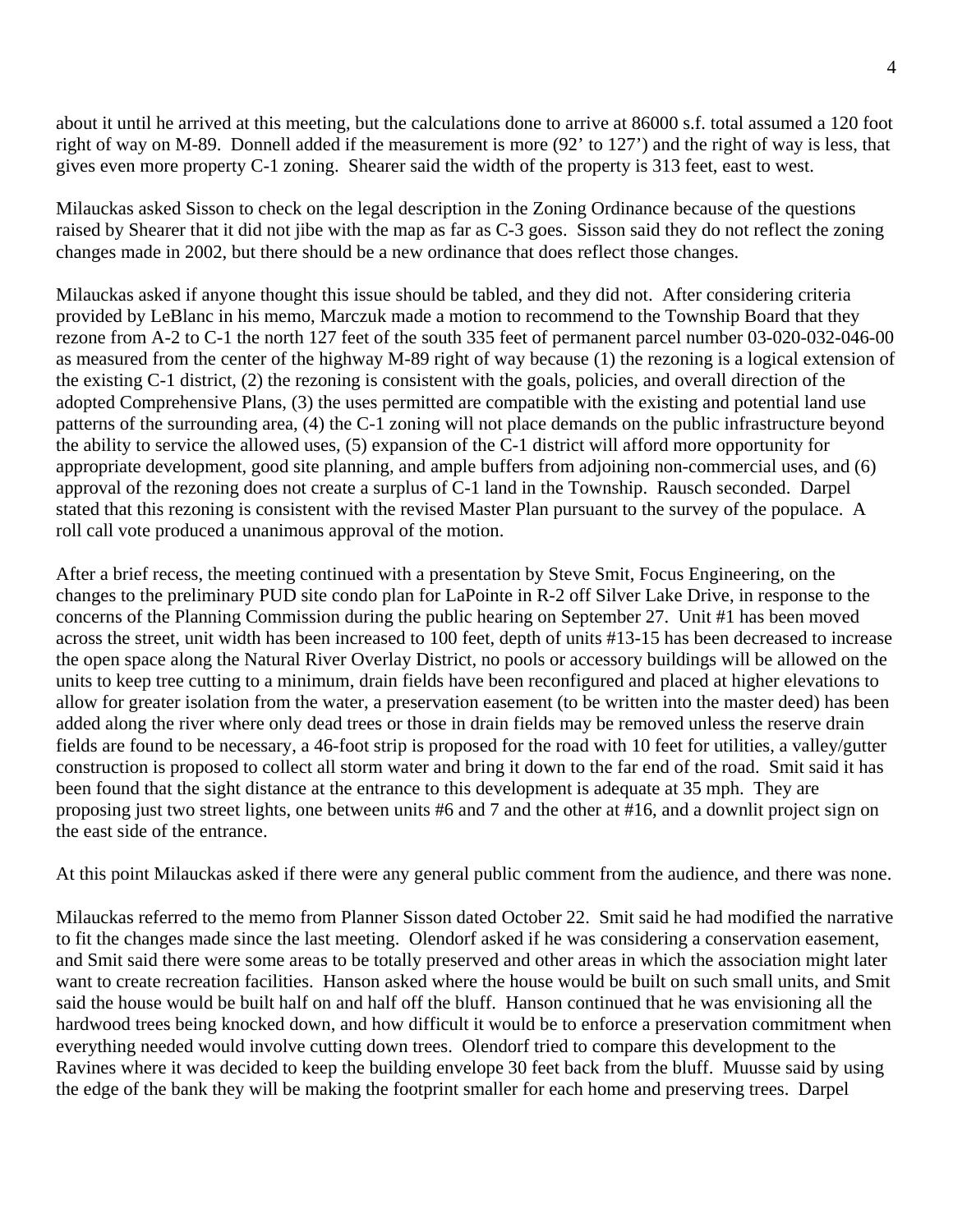asked how the soil is, and Smit said it was sandy, there would probably not be a requirement to provide a reserve drain field, and there will be no raised mounds. He said there has been no soil borings because he needs a preliminary approval of the plan first. Walk-out basements, decks and the large machines needed to grade for building were discussed. Sisson concluded that about a third of the bluff would be denuded if decks were constructed.

Milauckas asked about a deed that conveys property to the DNR because there seemed to be a discrepancy in the descriptions. He asked Smit to research this question. Overall acreage of the parcel and the calculation of open space would be affected. Milauckas asked Smit to check the total acreage, the open space band and the DNR deed, and the exception area or DNR parking lot.

Milauckas asked why not build in the 14 acres of flat land instead of going into the banks along the water front. Smit said according to the base density plan 16 lots could front the river, but this plan has 15. It was at this time that it was discovered that the Commissioners were examining an old plan, and Smit revealed that the plan he was working from was "L2."

Harrison said he thought the smaller footprint with two-story homes over the bank and septic fields in front of the homes down the bank was a good idea. He thought boaters would not be able to see much development this way. Darpel brought up the conservation easement to clarify whether Smit was talking about putting it into a land conservancy or just preserving open space for this development. Smit said it was the latter. Darpel pursued the idea to say it would be acceptable if Smit wrote the open space that would never be used for recreation facilities into the Master Deed.

Milauckas asked that parcel A be described as not to be split again by the buyer. Its acreage is included in the overall acreage of the PUD, but it is not included in the site condo. Harrison asked that Sec. 40-591 language be incorporated into the motion. The road construction was discussed, and Milauckas and Harrison pointed out that the Road Commission was putting in a 20-foot road without a ditch or a valley or basins, just letting the water perc on either side of the road. Smit thought he could not get this past the Drain Commission. Sisson said it would not be a problem if the storm water drains off away from the front yards of the homes. Smit said he could tip the road toward the east rather than crowning it, except for the few units with homes on both sides of the road and the areas with steep inclines. Sisson also pointed out that tree limbs will have to be trimmed for trucks. Milauckas asked if all the utilities would come through the trees on either side of the road at the same time because otherwise it would be chaotic. Milauckas suggested moving some of the units to the other side of the road and making larger side yard setbacks on the bluff. Stairways were considered until Harrison said the slope is so gradual stairs would not be needed, but Sisson thought something should be decided about where they would go.

Hanson read the list of concerns the P. C. still has about the project:

- 1. Check the open space and total acreage calculations and the deed to the DNR
- 2. Question about moving the rear setback line
- 3. Parcel A homesite for one single family residence only in the narrative and general notes
- 4. Add language from Sec. 40-591 Natural River Overlay District concerning "filtered view" to narrative
- 5. Road narrowing to 46 feet or less, letting storm water flow off to the side, consult Drain Commissioner (Sisson asked Smit, when he gets permission from the Drain Commissioner, to make a construction drawing showing the limits of excavation and grading to be submitted as part of the final plan, and Smit said he would.)